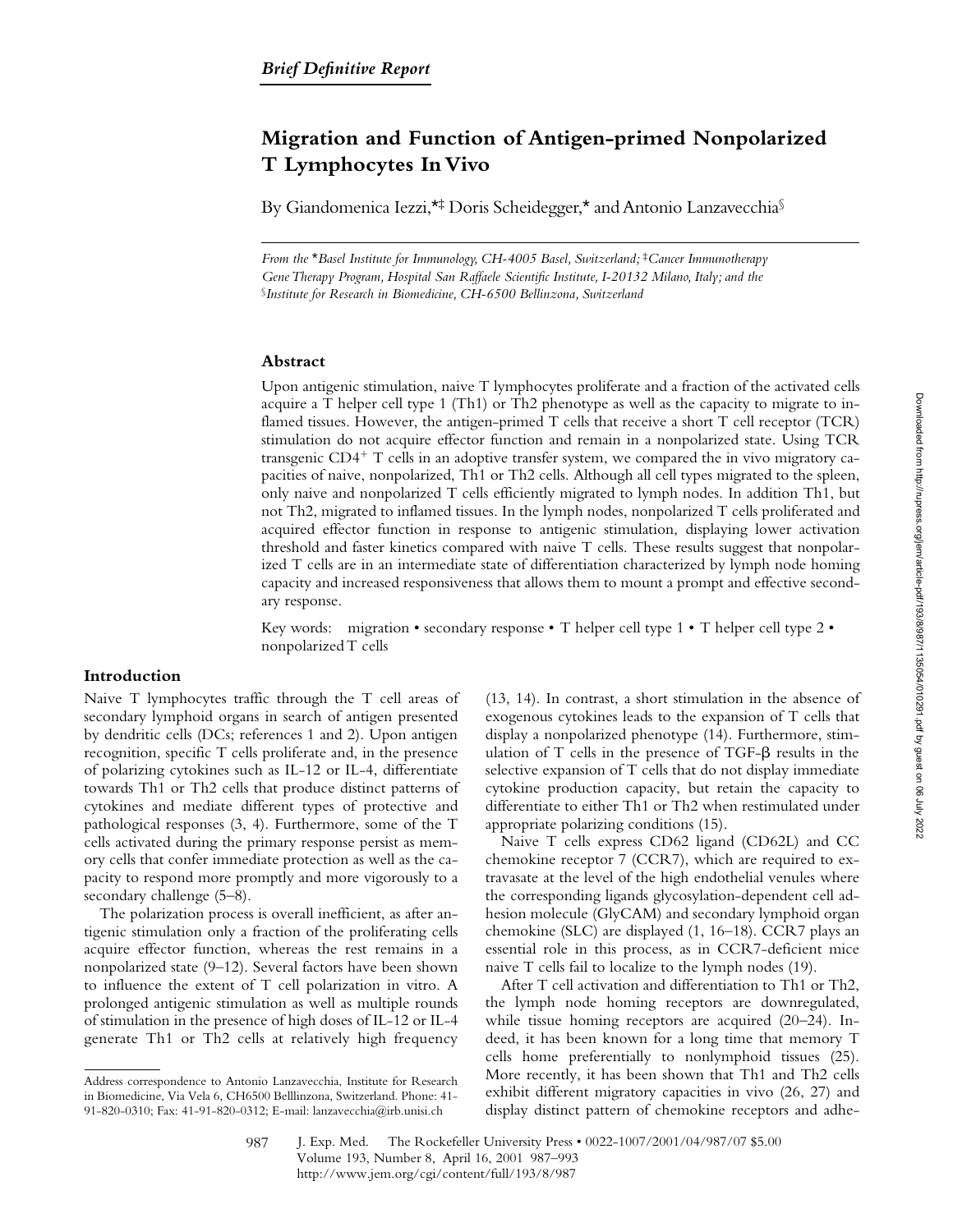sion molecules (28–30). In contrast, the migratory capacities of antigen-primed nonpolarized T cells and their role in the immune response remain to be established.

Using adoptively transferred TCR transgenic T cells we analyzed the in vivo homing capacity of in vitro–expanded nonpolarized, Th1, and Th2 cells compared with naive T cells. We found that lymph node homing capacity is a characteristic of both naive and nonpolarized T cells, which is markedly decreased in Th1 and lost in Th2. In the lymph nodes, nonpolarized T cells proliferate and acquire effector function in response to antigenic stimulation, displaying lower activation thresholds and faster kinetics compared with naive T cells. These results suggest a role for nonpolarized T cells in immunoregulation and secondary responses.

#### **Materials and Methods**

*Mice and Reagents.* Transgenic BALB/c mice carrying an I-Ed–restricted TCR specific for the influenza hemagglutinin (HA) 110–119 peptide (SFERFEIFPK; reference 31) were obtained from Dr. A. Rolink (Basel Institute for Immunology, Basel, Switzerland). TCR transgenic mice were crossed with homozygous recombination activating gene (Rag)-2–deficient Balb/c mice  $(Rag2^{-/-})$  to generate Rag-2-deficient transgenic mice.  $\text{Rag-2}^{-/-}\text{TCR}^+$  mice were identified by staining with clonotype-specific antibody (31). All breeding was done in the animal colony of the Basel Institute for Immunology. FITC-conjugated anti-CD44, PE-conjugated anti-CD45RB, and allophycocyanin (APC)-conjugated anti-CD62L antibodies were purchased from BD PharMingen. For sorting experiments, the anti-CD62L antibody was used at a very low concentration to minimize a blocking effect.

*Generation of Nonpolarized, Th1, and Th2 Cell Lines.* Naive T cells were obtained from lymph nodes of  $\text{Rag-2}^{-/-}$  TCR transgenic Balb/c mice and cultured in tissue culture plates precoated with 10  $\mu$ g/ml soluble HA<sub>110–119</sub>–I-E<sup>d</sup> complexes and 10  $\mu$ g/ml of anti-CD28 antibody (BD PharMingen), as described (32). To generate nonpolarized T cells, naive cells were stimulated for 24 h in the absence of exogenous cytokines. To obtain Th1 or Th2 effector cells, naive cells were stimulated for 96 h in the presence of IL-12 (3.5 ng/ml; R&D Systems), or IL-4 (1.5 ng/ml; R&D Systems), respectively. After the indicated period of stimulation, the cells were transferred to uncoated plates and expanded with human recombinant IL-2 (50 IU/ml; Hoffmann-La Roche).

*Proliferation Assay.* T cells  $(2 \times 10^4)$  were cultured in flatbottomed MaxiSorp surface microplate (Nunc) coated with different doses of soluble  $HA_{110-119}$ -I-E<sup>d</sup> complexes together with 10  $\mu$ g /ml of anti-CD28 antibody (BD PharMingen) or irrelevant antibody. After 42 h, [<sup>3</sup>H]thymidine (1  $\mu$ Ci/well) was added and the plates were harvested 8 h later.

*Intracellular Cytokine Detection.* Naive T cells and T cell lines or total lymph node or spleen cells from adoptively transferred mice were cultured in medium supplemented with PMA  $(10^{-7}$  M; Sigma-Aldrich) and ionomycin (1  $\mu$ g/ml; Sigma-Aldrich) and incubated at  $37^{\circ}$ C. After 1 h, Brefeldin A (10  $\mu$ g/ml; Sigma-Aldrich) was added and the cells were incubated for a further 3 h. The cells were then fixed, permeabilized, and stained as described (33). FITC-conjugated or PE-conjugated anti–IFN-g and PE-conjugated anti–IL-4 antibodies (all from BD PharMingen) were used.

*In Vivo Migration Assay.* Freshly isolated naive lymph node cells and T cells lines were labeled with 5-(and 6)-([{4-chloromethyl}benzoyl]amino)tetramethylrhodamine (CMTMR) or carboxyfluorescein diacetate-succinimidyl ester (CFSE; Molecular Probes), alternatively. For CMTMR labeling the cells were incubated in medium containing 10  $\mu$ M dye at 37°C for 20 min, washed, and incubated in normal medium at  $37^{\circ}$ C for a further 20 min. For CFSE labeling the cells were labeled with 5  $\mu$ M CFSE, as described previously (14). Equal number (5–10  $\times$  10<sup>6</sup>) of naive cells and nonpolarized, Th1, or Th2 effector cells were pooled, resuspended in 500  $\mu$ l PBS, and injected intravenously in normal nonirradiated Balb/c mice. After 20 h, the mice were killed and peripheral blood, subcutaneous (axillary, inguinal, popliteal, retroauricular, and submandibular) lymph nodes, mesenteric lymph nodes, spleen, peritoneal exudate cells (PECs), bronchoalveolar lavage cells (BAL), lungs, and liver were collected. To obtain PECs, mice were given 1 ml 3% thioglycollate medium intraperitoneally 24 h before cell transfer. From each organ single cell suspensions were prepared and stained with APC-conjugated anti-CD3 antibody (BD PharMingen). The percentage of CD3<sup>+</sup>CFSE<sup>+</sup> or CD3<sup>+</sup>CMTMR<sup>+</sup> cells recovered was assessed by FACS® analysis on at least  $5 \times 10^5$  events collected.



Figure 1. Functional characterization of cell populations used for adoptive transfer experiments. Naive T cells (A), nonpolarized T cells generated by a 24-h stimulation in the absence of cytokines (B), Th1 cells generated by a 96-h stimulation in the presence of IL-12 (C), and Th2 cells generated by a 96-h stimulation in the presence of IL-4 (D) were tested for their capacity to produce cytokines after stimulation with PMA and ionomycin (left) and to proliferate in response to different doses of plastic-bound  $HA_{110-119}$ –IE<sup>d</sup> complexes in the absence ( $\circ$ ) or in the presence  $(\bullet)$  of anti-CD28 antibody (right). The percentage of cytokineproducing cells is indicated. One representative experiment out of six.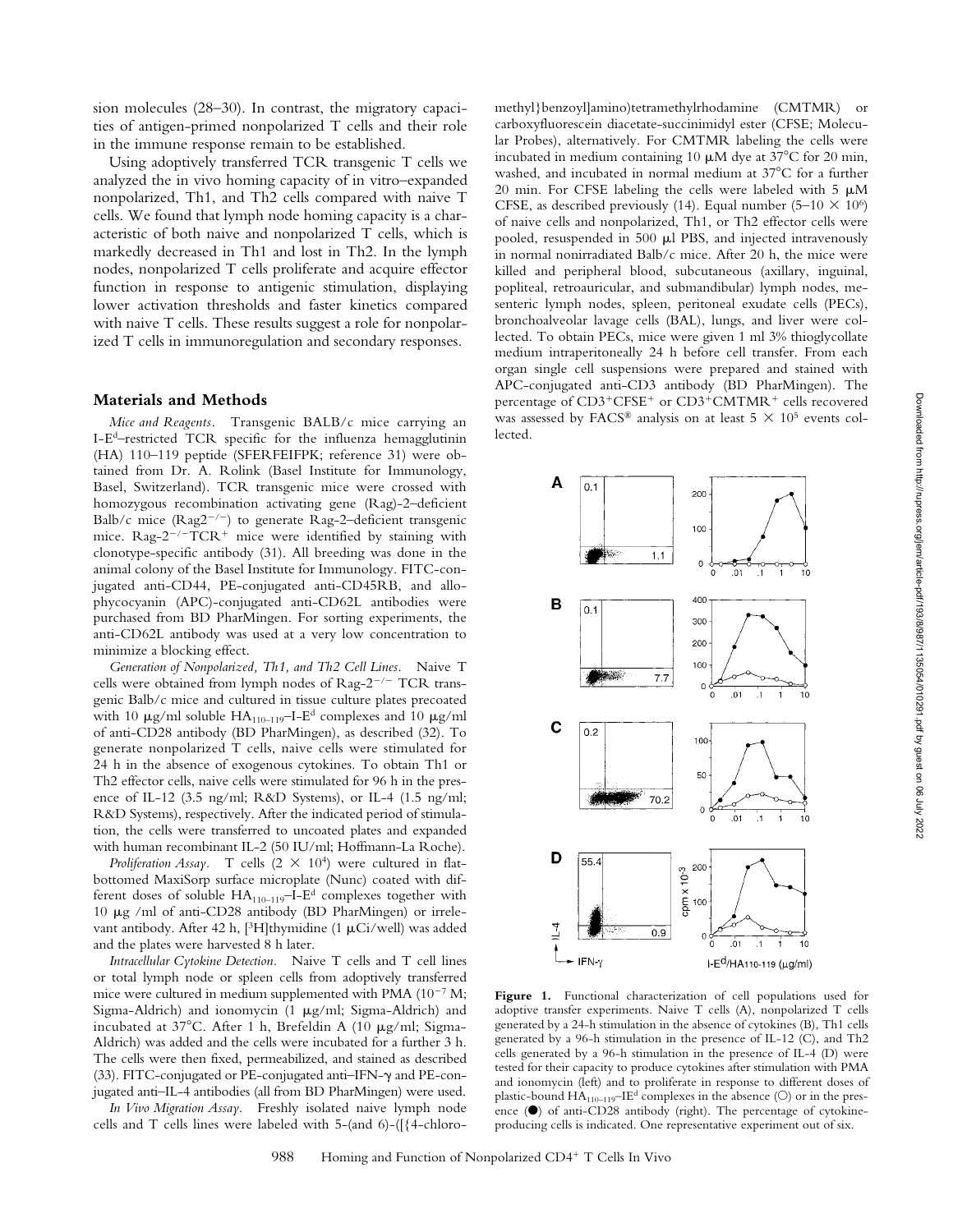*CCR7 Desensitization Assay.* CFSE- and CMTMR-labeled cells for each population were incubated  $(37^{\circ}$ C for 40 min) with 15  $\mu$ g/ml SLC (R&D Systems), or left untreated. The cells were washed and equal numbers of treated and untreated cells were injected together intravenously in normal nonirradiated Balb/c mice. After 20 min, the mice were killed and subcutaneous lymph nodes and spleens were collected. Single cell suspensions were prepared and stained with APC-conjugated anti-CD3 antibody. The percentage of CD3<sup>+</sup>CFSE<sup>+</sup> or CD3<sup>+</sup>CMTMR<sup>+</sup> cells recovered was assessed by FACS® analysis on at least 5  $\times$  10<sup>5</sup> events collected.

*In Vitro Migration Assay.* Naive T cells and T cell lines (2  $\times$  $10<sup>5</sup>$  cells/well) were plated in the upper wells of 5- $\mu$ m diameter 24-well Transwell plates and incubated at  $37^{\circ}$ C in the presence of medium or titrated doses of SLC (R&D Systems) in the lower wells. After 1 h, the upper wells were removed and the migrated cells were collected and counted. Migration index was calculated as: number of cells migrated/number of cells migrated in the presence of medium alone.

## **Results**

*Generation of Nonpolarized, Th1, and Th2 Cells.* Naive TCR transgenic Rag- $2^{-/-}$  T cells were stimulated with plastic-bound HA110–119–I-Ed complexes and anti-CD28 antibody for different periods of time in the presence or absence of polarizing cytokines and expanded in IL-2 for 10 d. Stimulation for 24 h in the absence of cytokines led to activation and expansion of a cell population that was largely nonpolarized, with only 7% of the cells producing low levels of IFN-g (Fig. 1 B). In contrast, a 96-h stimulation in the presence of IL-12 or IL-4 resulted in the generation of highly polarized Th1 and Th2 populations with 70% IFN-g–producing and 55% IL-4–producing cells, respectively (Fig. 1, C and D). All the expanded populations responded to lower doses of  $HA_{110-119}$ -I-E<sup>d</sup> complexes compared with naive T cells. Furthermore, although naive T cells did not respond in the absence of costimulation, all



**Figure 2.** Nonpolarized, Th1, and Th2 cells show different migratory capacity to lymph nodes, spleen, and inflamed tissues. CMTMR-labeled naive T cells were mixed with an equal number of CFSE-labeled nonpolarized (A), Th1 (B), or Th2 (C) cells and injected intravenously into syngeneic normal mice that were killed after 20 h. (A–C) Distribution of transferred cells in lymph nodes (left) and spleen (right). Percentages of CD3+CFSE+ and CD3+ CMTMR<sup>+</sup> cells are indicated. One representative experiment out of five. (D) Absolute numbers of transferred cells recovered per 1,000 T cells in PECs (striped bars) and BAL (black bars). One representative experiment out of three. NP, nonpolarized.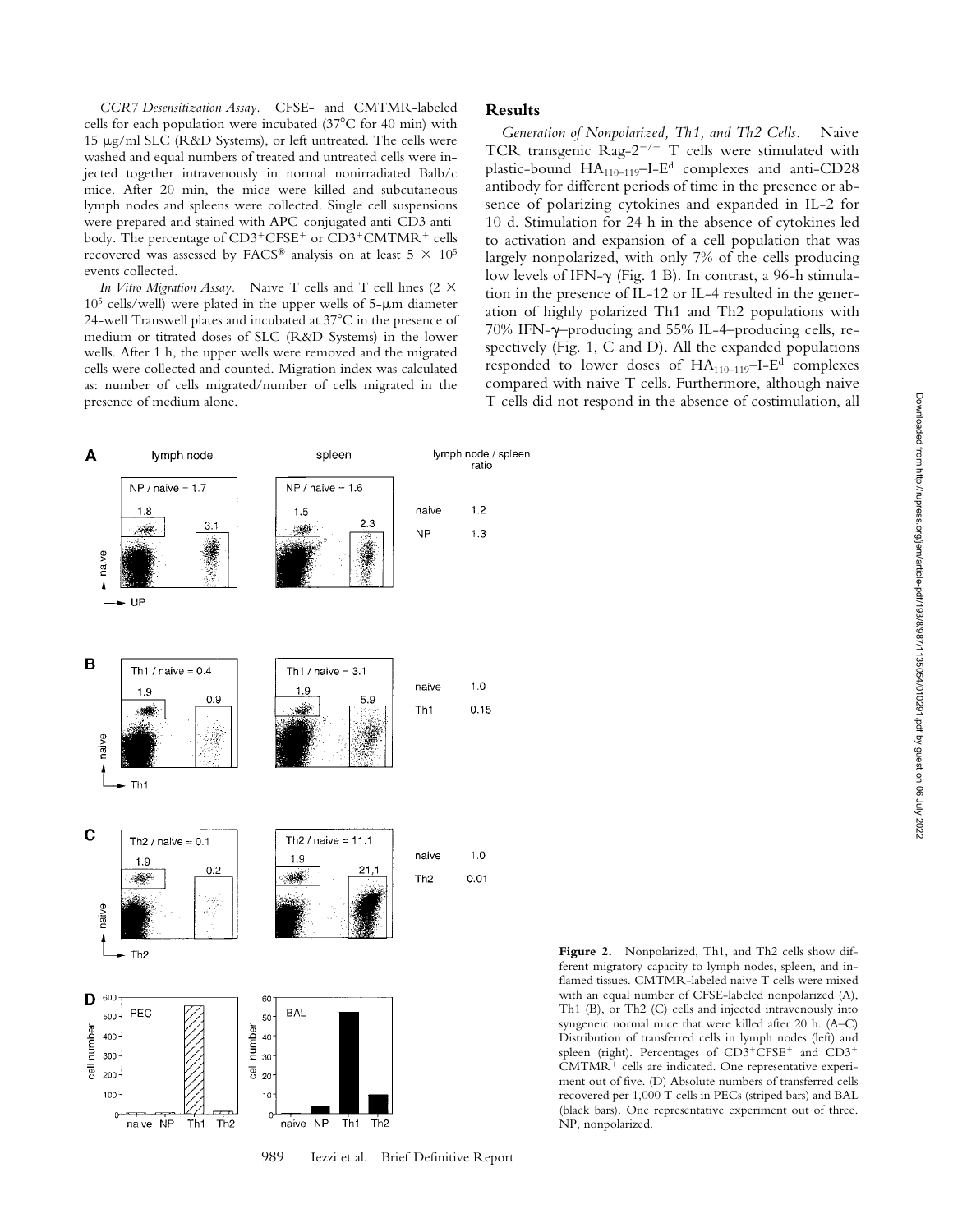antigen-primed T cells showed comparable dose–response curves in the presence as well as in the absence of costimulation. However, in all cases stimulation through CD28 enhanced the magnitude of the proliferative response (Fig. 1). CD44 and CD25 were upregulated to a comparable extent on all expanded T cells (data not shown). In contrast, CD62L was expressed at high levels on naive and nonpolarized T cells but was downregulated on a fraction of Th1 and Th2 cells (see Fig. 3).

*Homing Capacity of Nonpolarized, Th1, and Th2 Cells.* To analyze the homing capacity, naive and primed T cells labeled with different dyes were adoptively transferred into syngeneic normal mice. After 20 h, lymph nodes and spleen were collected and the percentage of the transferred cells was determined (Fig. 2, A–C). Compared with naive cells, nonpolarized T cells showed the same capacity to home to lymph nodes (Fig. 1 A) and to localize to T cell areas in both lymph nodes and spleen (data not shown). In contrast, Th1 and especially Th2 cells showed a minimal lymph node homing capacity and an increased localization to the spleen. For each population, the lymph node to spleen ratio can be taken as a measure of the relative capacity to home to these organs. This ratio differs significantly for the four populations analyzed, being  $\sim$ 1 for naive, 1.3 for nonpolarized T cells, 0.15 for Th1, and 0.01 for Th2 cells. The analysis of PECs and BAL from adoptively transferred mice showed accumulation of Th1 cells in both and fewer Th2 cells in BAL, whereas virtually no naive or nonpolarized cells were recovered. These results indicate that although effector cells, especially Th1 cells, migrate to inflamed tissues, nonpolarized T cells share lymph node homing capacity with naive cells.

*Differential Expression of CD62L and CCR7 on Nonpolarized and Effector T Cells.* The extravasation of T lymphocytes at the level of high endothelial venules is controlled by the expression of CD62L and CCR7. As shown in Fig. 3, CD62L is expressed at high and homogeneous level on nonpolarized T cells, whereas its expression is heterogeneous on Th1 and Th2 cells. Therefore, we sorted CD62L<sup>lo</sup> and CD62L<sup>hi</sup> cells from nonpolarized, Th1, and Th2 populations and tested their migratory capacity in vivo after coinjection with naive T cells labeled with a different fluorochrome. As expected, in all cases CD62L<sup>lo</sup> T cells failed to migrate to lymph nodes, as indicated by a very low lymph node to spleen ratio. However, even CD62Lhi T cells isolated from Th1 or Th2 populations did not show increased capacity to enter the lymph node, indicating that their reduced lymph node homing capacity is not simply due to a lower level of CD62L, but may be related to the lack of another essential factor such as CCR7.

Therefore, we tested naive T cells and primed populations for their capacity to migrate in response to the CCR7 ligand SLC. As shown in Fig. 4 A, naive and nonpolarized T cells efficiently migrated in response to SLC, whereas Th1 showed a reduced and Th2 showed no response. Furthermore, desensitization of CCR7 by preincubation in vitro with high SLC doses reduced the migration of nonpolarized and naive T cells to lymph nodes (Fig. 4 B). Alto-



**Figure 3.** The low level of CD62L expression does not account for the decreased lymph node homing capacity of Th1 and Th2 cells. Nonpolarized (A), Th1 (B), and Th2 (C) cells were sorted according to CD62L expression and tested for their capacity to migrate to lymph nodes or spleen as described in the legend to Fig. 2. The lymph node/spleen ratio is indicated. One experiment out of three.

gether, these results indicate that both CD62L and CCR7 expression are maintained on nonpolarized T cells and downregulated on Th1 and Th2 cells.

*Nonpolarized T Cells Respond Rapidly Even in the Absence of Adjuvants to Antigen In Vivo and Acquire Effector Function.* The above results indicate that nonpolarized T cells exhibit a migratory capacity similar to that of naive cells. However, nonpolarized T cells are more responsive to antigenic stimulation in vitro and are relatively independent on costimulation (Fig. 1). Therefore, it was interesting to compare naive and nonpolarized cells for their capacity to respond to antigen in vivo. To address this point, CFSElabeled naive or nonpolarized cells were transferred into normal mice. After 24 h, the mice were challenged with the specific peptide given subcutaneously in CFA (Fig. 5, A–D). 48 h after challenge, the naive T cells present in the draining lymph nodes had not yet divided (Fig. 5 A). In contrast, nonpolarized T cells had undergone up to three divisions (Fig. 5 B). 5 d after antigen challenge, both naive and nonpolarized T cells had divided more extensively (up to seven or more divisions), but only nonpolarized cells had differentiated to produce IFN- $\gamma$  (Fig. 5, C and D). When mice were boosted with peptide in the absence of adjuvant, naive T cells did not proliferate, whereas nonpolarized cells divided and acquired IFN- $\gamma$  production capacity (Fig. 5, E and F). Similarly, a challenge by intranasal administration of peptide resulted in proliferation of nonpolarized but not of naive T cells in draining lymph nodes (Fig. 5, G and H). Altogether, these results demonstrate that nonpolarized T cells can home to the lymph node and promptly respond to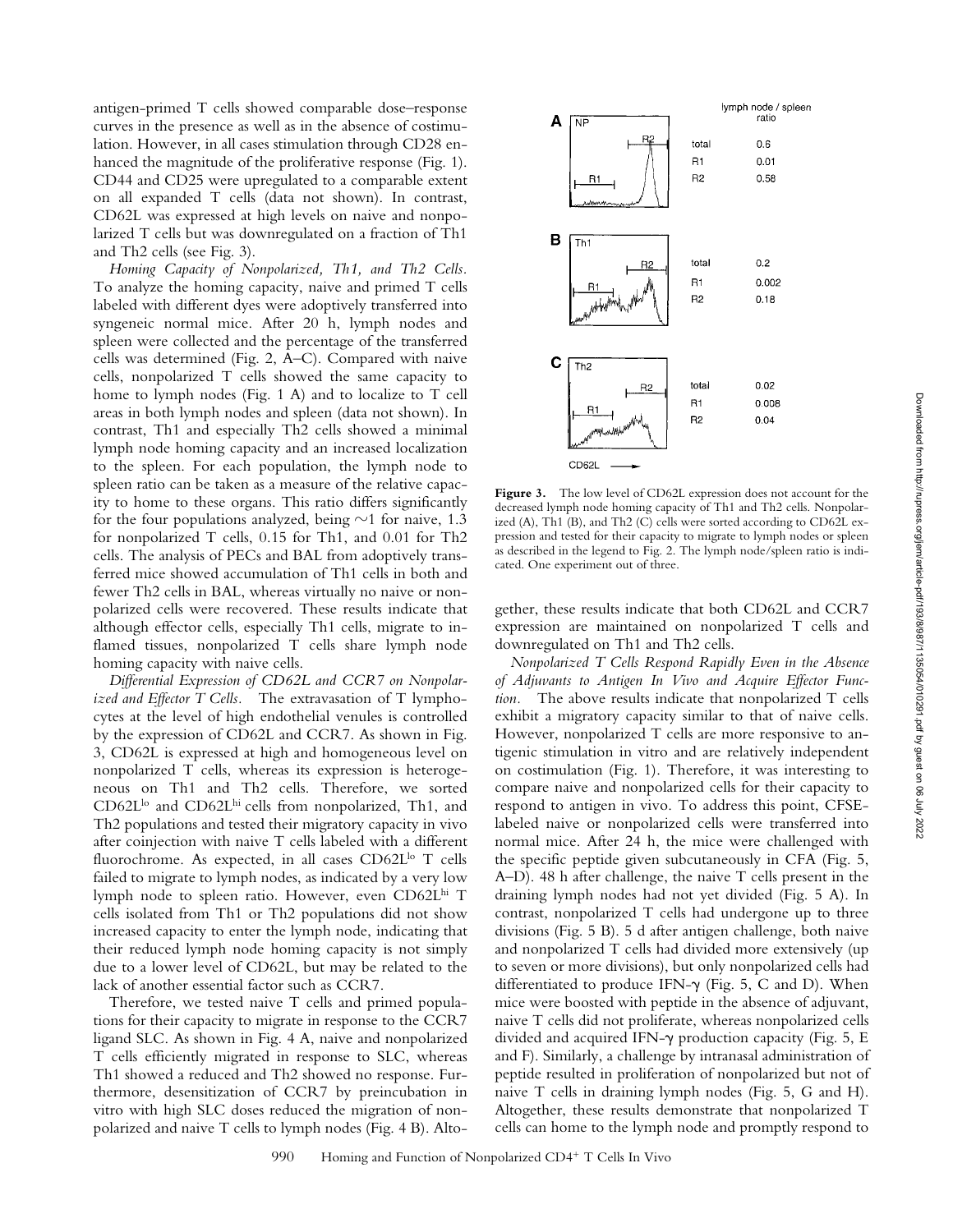

cells express CCR7 which is required for lymph node homing. (A) In vitro migration to SLC of naive  $(O)$ , nonpolarized  $(①)$ , Th1 ( $\blacksquare$ ), and Th2 ( $\blacktriangle$ ). One representative experiment out of four. (B) Lymph node/spleen ratio of transferred T cells preincubated with medium alone (striped bars) or 15 mg/ml SLC (black bars). NP, nonpolarized.



## **Discussion**

We have shown that activated nonpolarized T cells generated in vitro by a short antigenic stimulation of naive T cells in the absence of exogenous cytokines display intermediate properties between naive and effector cells. Like effector T cells, nonpolarized T cells show a low activation threshold and respond in vitro in the absence of costimulation; like naive T cells they express the lymph node homing receptors CD62L and CCR7. When transferred to syngeneic mice, nonpolarized T cells home to lymph nodes and spleen as efficiently as naive cells. In contrast, Th1 populations efficiently localized to inflamed organs and to spleen, where they represent the prominent T cell subset, but showed reduced homing to lymph nodes. Finally, Th2 cells, although homing almost exclusively to the spleen, displayed a negligible capacity to enter lymph nodes. Thus, nonpolarized T cells represent the only subset of activated cells that can encounter antigen-carrying DCs in the lymph nodes. Furthermore, we have shown that upon antigenic challenge, nonpolarized T cells proliferate in the lymph nodes, draining the site of antigen injection with a faster kinetics than naive T cells and rapidly acquire the capacity to produce IFN- $\gamma$ , even when the antigen is provided in the absence of adjuvant. Altogether, our results indicate that nonpolarized T cells are in an intermediate state of differentiation characterized by lymph node homing capacity and increased responsiveness that allows them to mount a prompt and effective secondary response.

The conditions that favor the generation and expansion of polarized T cells are not completely understood. We have shown that, by controlling the duration of TCR stimulation and the cytokine milieu, nonpolarized, Th1, or



Figure 5. Rapid and efficient response of nonpolarized T cells to antigen in vivo. CFSE-labeled naive T cells (left) or nonpolarized T cells (right) were transferred into syngeneic normal mice. After 24 h, the mice were immunized. (A–D) Mice were challenged by subcutaneous administration of HA<sub>110-119</sub> in CFA and cells from draining lymph nodes were analyzed after 48 h (A and B) or 5 d (C and D). (E and F) Mice were challenged by subcutaneous administration of  $HA_{110-119}$  in PBS and cells were analyzed after 5 d. (G and H) Mice were challenged by intranasal administration of  $HA_{110-119}$  in PBS and the cells from draining lymph nodes were analyzed after 5 d. The dot plots show division of CFSE-labeled cells vs. CD3 expression or vs. IFN-g production after stimulation with PMA and ionomycin. One representative experiment out of three.

Th2 cells can be preferentially generated (14). Thus, a short antigenic stimulation in the absence of exogenous cytokines leads to the expansion of activated nonpolarized T cells, whereas a prolonged stimulation in the presence of IL-12 or IL-4 allows generation of fully polarized Th1 and Th2 cells, respectively. The expansion of homogeneous populations of primed T cells is a necessary prerequisite to analyze and appreciate differences in their migratory capacities. Indeed, when DCs were used for priming, the T cell populations generated showed a more heterogeneous profile with variable proportions of polarized and nonpolarized cells (34; and data not shown). This is consistent with the probabilistic nature of the T–APC interaction and the heterogeneity of DC types and cytokines available that impact on T cell differentiation (15, 35–37). Indeed, it has been shown that depending on the DC activation state and the duration of DC–T cell interaction, different proportions of nonpolarized as well as polarized Th1 or Th2 cells are gen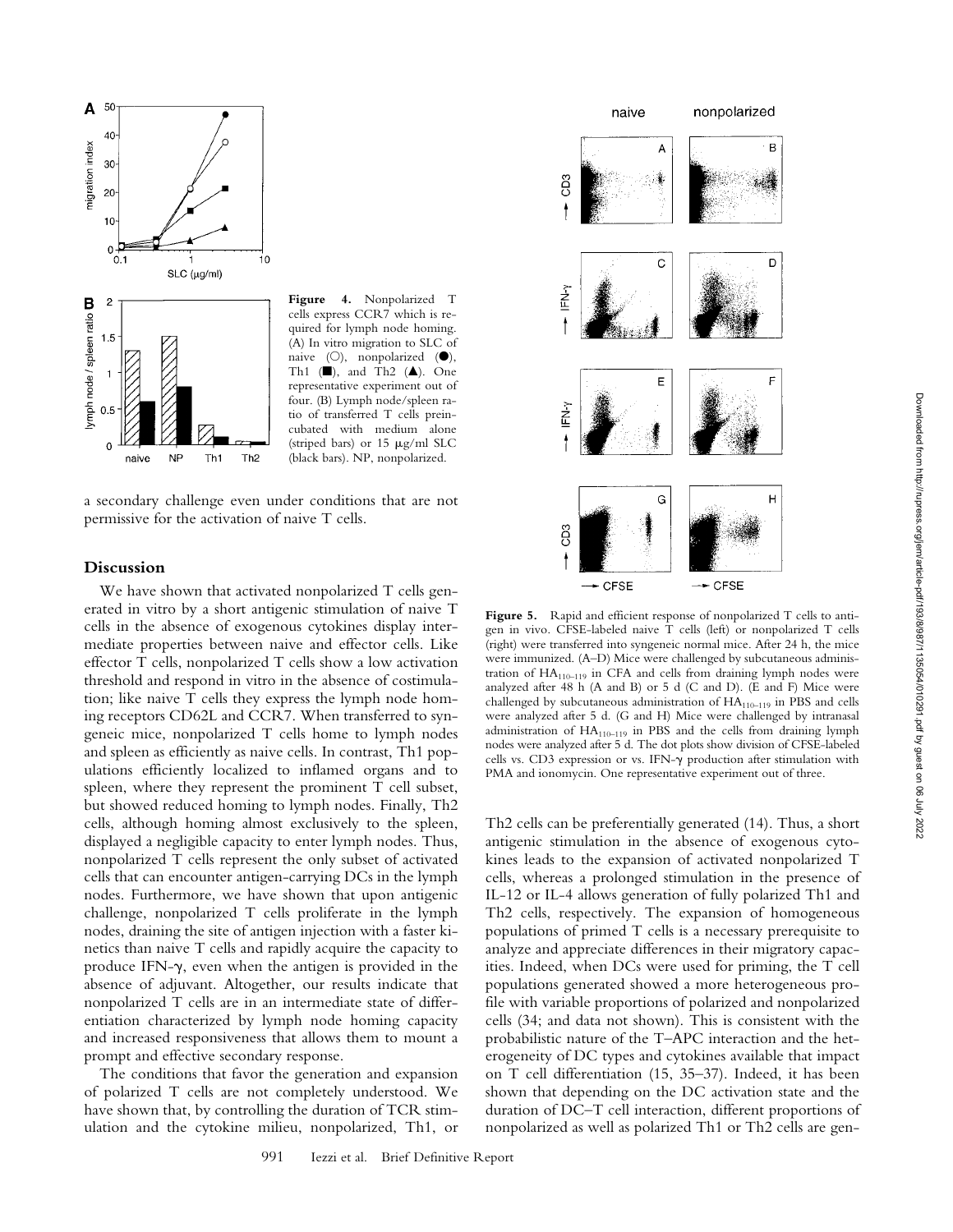erated (34). Furthermore, it has been recently demonstrated that antigen-stimulated  $CD8^+$  T cells can be maintained in a nonpolarized memory state by culture in IL-15, whereas they acquire effector function when cultured in high doses of IL-2 (data not shown).

The precise role of APCs and cytokines in promoting generation of different T cell subsets in vivo remains to be established. However, it is likely that during a primary response the dynamic changes in DC type and stimulatory capacity together with the changes in cytokine milieu will leads to the generation of both polarized and nonpolarized T cells, although in different proportions or in different phases of the response. Indeed, in human peripheral blood a subset of "central memory" T cells can be identified, characterized by lack of immediate effector function and by the expression of lymph node homing receptors CD62L and CCR7 (38). Because of their differential homing capacity, nonpolarized and polarized T cells will realize an effective division of labor upon a secondary encounter with the antigen. Whereas polarized T cells will migrate to inflamed tissues mediating immediate protection, nonpolarized T cells will interact with antigen-loaded DCs in the lymph nodes, giving rise to new waves of effector cells. Therefore, nonpolarized T cells represent a strategic reservoir of antigen-specific precursors for mounting rapid and effective secondary responses.

We thank Federica Sallusto and Klaus Karjalainen for critical reading and comments.

The Basel Institute for Immunology was founded and supported by F. Hoffmann-La Roche, Basel, Switzerland. A. Lanzavecchia is supported by the Helmut Horten Foundation.

*Submitted: 16 February 2001 Accepted: 1 March 2001*

#### **References**

- 1. Butcher, E.C., and L.J. Picker. 1996. Lymphocyte homing and homeostasis. *Science.* 272:60–66.
- 2. Banchereau, J., and R.M. Steinman. 1998. Dendritic cells and the control of immunity. *Nature.* 392:245–252.
- 3. Abbas, A.K., K.M. Murphy, and A. Sher. 1996. Functional diversity of helper T lymphocytes. *Nature.* 383:787–793.
- 4. O'Garra, A. 1998. Cytokines induce the development of functionally heterogeneous T helper cell subsets. *Immunity.* 8:275–283.
- 5. Sprent, J. 1994. T and B memory cells. *Cell.* 76:315–322.
- 6. Ahmed, R., and D. Gray. 1996. Immunological memory and protective immunity: understanding their relation. *Science.* 272:54–60.
- 7. Zinkernagel, R.M., M.F. Bachmann, T.M. Kundig, S. Oehen, H. Pirchet, and H. Hengartner. 1996. On immunological memory. *Annu. Rev. Immunol.* 14:333–367.
- 8. Dutton, R.W., L.M. Bradley, and S.L. Swain. 1998. T cell memory. *Annu. Rev. Immunol.* 16:201–223.
- 9. Riviere, I., M.J. Sunshine, and D.R. Littman. 1998. Regulation of IL-4 expression by activation of individual alleles. *Immunity.* 9:217–228.
- 10. Gett, A.V., and P.D. Hodgkin. 1998. Cell division regulates the T cell cytokine repertoire, revealing a mechanism under-

lying immune class regulation. *Proc. Natl. Acad. Sci. USA.* 95: 9488–9493.

- 11. Bird, J.J., D.R. Brown, A.C. Mullen, N.H. Moskowitz, M.A. Mahowald, J.R. Sider, T.F. Gajewski, C.R. Wang, and S.L. Reiner. 1998. Helper T cell differentiation is controlled by the cell cycle. *Immunity.* 9:229–237.
- 12. Pannetier, C., J. Hu-Li, and W.E. Paul. 1999. Bias in the expression of IL-4 alleles: the use of T cells from a GFP knockin mouse. *Cold Spring Harbor Symp. Quant. Biol.* 64:599–602.
- 13. Murphy, E., K. Shibuya, N. Hosken, P. Openshaw, V. Maino, K. Davis, K. Murphy, and A. O'Garra. 1996. Reversibility of T helper 1 and 2 populations is lost after longterm stimulation. *J. Exp. Med.* 183:901–913.
- 14. Iezzi, G., E. Scotet, D. Scheidegger, and A. Lanzavecchia. 1999. The interplay between the duration of TCR and cytokine signalling determines T cell polarization. *Eur. J. Immunol.* 29:4092–4101.
- 15. Sad, S., and T.R. Mosmann. 1994. Single IL-2-secreting precursor CD4 T cell can develop into either Th1 or Th2 cytokine secretion phenotype. *J. Immunol.* 153:3514–3522.
- 16. Springer, T.A. 1994. Traffic signals for lymphocyte recirculation and leukocyte emigration: the multistep paradigm. *Cell.* 76:301–314.
- 17. Cyster, J.G. 1999. Chemokines and cell migration in secondary lymphoid organs. *Science.* 286:2098–2102.
- 18. Stein, J.V., A. Rot, Y. Luo, M. Narasimhaswamy, H. Nakano, M.D. Gunn, A. Matsuzawa, E.J. Quackenbush, M.E. Dorf, and U.H. von Andrian. 2000. The CC chemokine thymus-derived chemotactic agent 4 (TCA-4, secondary lymphoid tissue chemokine, 6Ckine, exodus-2) triggers lymphocyte function–associated antigen 1–mediated arrest of rolling T lymphocytes in peripheral lymph node high endothelial venules. *J. Exp. Med.* 191:61–76.
- 19. Forster, R., A. Schubel, D. Breitfeld, E. Kremmer, I. Renner-Muller, E. Wolf, and M. Lipp. 1999. CCR7 coordinates the primary immune response by establishing functional microenvironments in secondary lymphoid organs. *Cell.* 99:23– 33.
- 20. Xie, H., Y.C. Lim, F.W. Luscinskas, and A.H. Lichtman. 1999. Acquisition of selectin binding and peripheral homing properties by CD4<sup>+</sup> and CD8<sup>+</sup> T cells. *J. Exp. Med.* 189: 1765–1776.
- 21. Potsch, C., D. Vohringer, and H. Pircher. 1999. Distinct migration patterns of naive and effector CD8 T cells in the spleen: correlation with CCR7 receptor expression and chemokine reactivity. *Eur. J. Immunol.* 29:3562–3570.
- 22. Campbell, J.J., and E.C. Butcher. 2000. Chemokines in tissue-specific and microenvironment-specific lymphocyte homing. *Curr. Opin. Immunol.* 12:336–341.
- 23. Sallusto, F., C.R. Mackay, and A. Lanzavecchia. 2000. The role of chemokine receptors in primary, effector, and memory immune responses. *Annu. Rev. Immunol.* 18:593–620.
- 24. Hamann, A., K. Klugewitz, F. Austrup, and D. Jablonski-Westrich. 2000. Activation induces rapid and profound alterations in the trafficking of T cells. *Eur. J. Immunol.* 30:3207– 3218.
- 25. Mackay, C.R., W.L. Marston, and L. Dudler. 1990. Naive and memory T cells show distinct pathways of lymphocyte recirculation. *J. Exp. Med.* 171:801–817.
- 26. Austrup, F., D. Vestweber, E. Borges, M. Lohning, R. Brauer, U. Herz, H. Renz, R. Hallmann, A. Scheffold, A. Radbruch, and A. Hamann. 1997. P- and E-selectin mediate recruitment of T-helper-1 but not T-helper-2 cells into in-